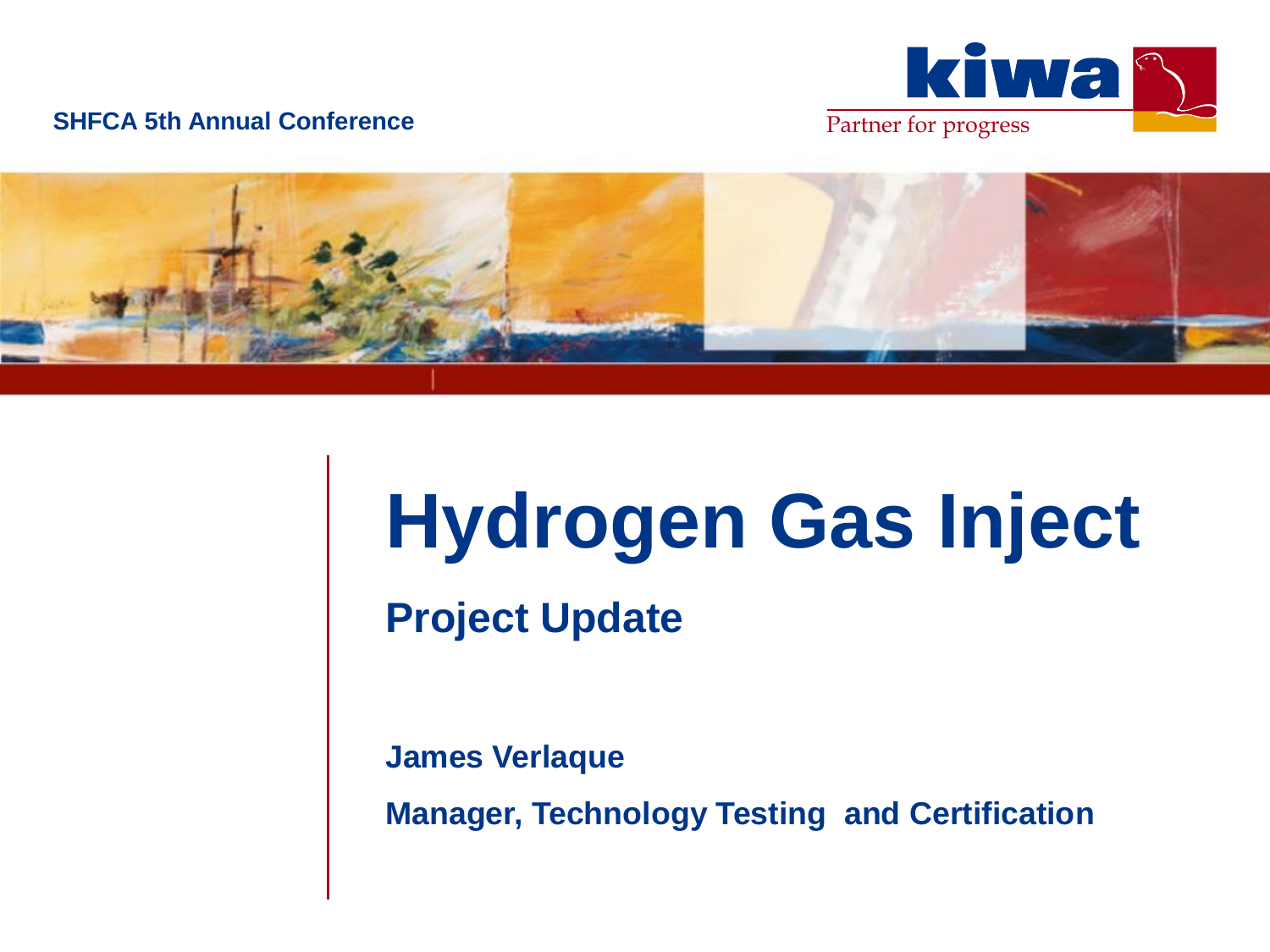

- **Technical, economic and operational feasibility of injection into the UK gas network of hydrogen generated by electrolysis powered by excess renewables**
- **Project partners: ITM Power (Trading) Ltd, SSE plc, SHFCA, Kiwa Gastec**
- £164k, Part funded by grant from UK Technology **Strategy Board**

**Technology Strategy Board** Driving Innovation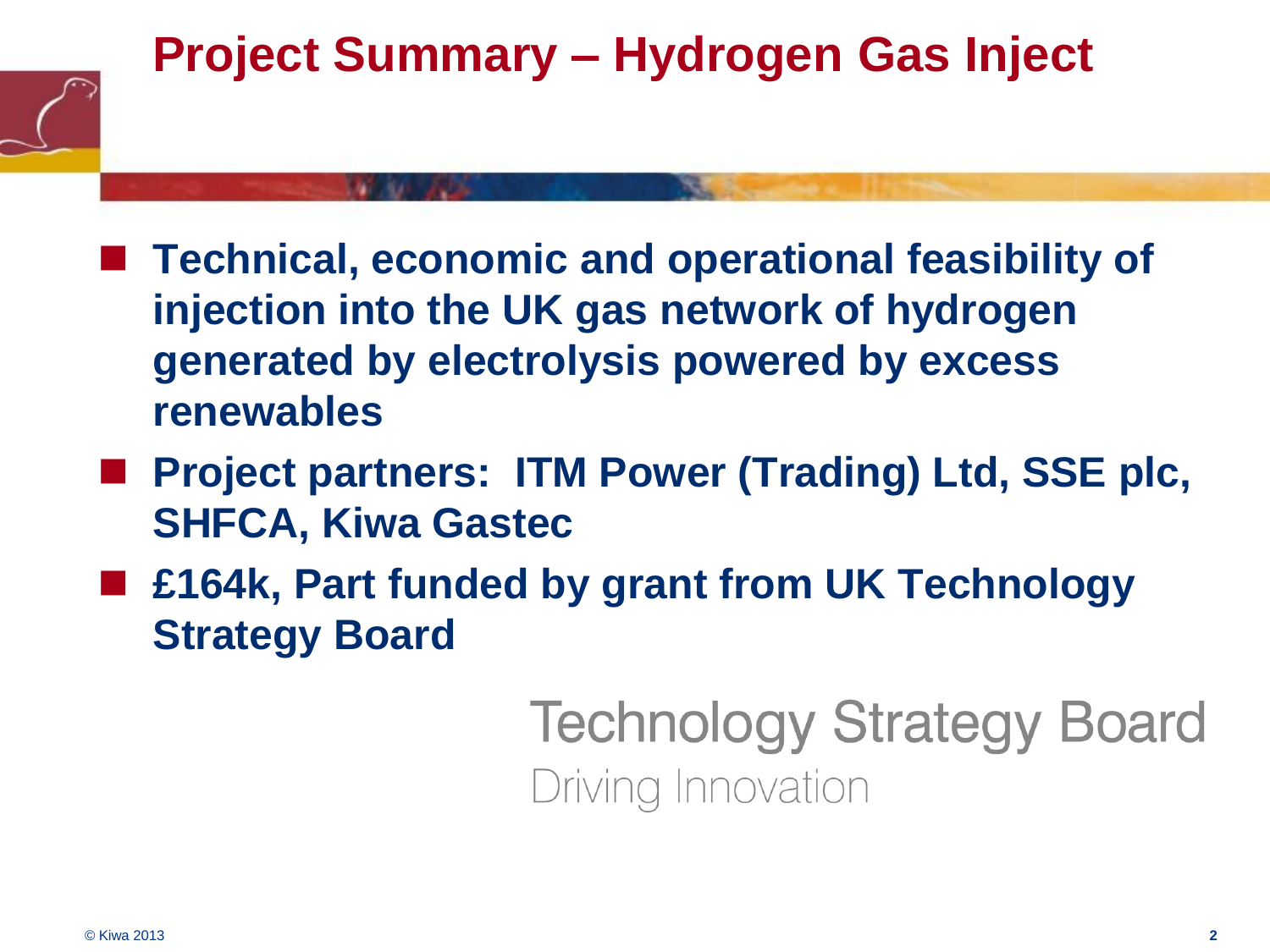# **Methodology – Five work packages**

- **1. Preliminary logistic research**
- **2. Preliminary system research**
- **3. Modelling**
- **4. Simulation**
- **5. Management and Communications**
- **Results to be published 24th October 2013**

 **Cannot present key findings but will introduce methodology and illustrate some of the principles applied with regard to Hydrogen and low carbon heat**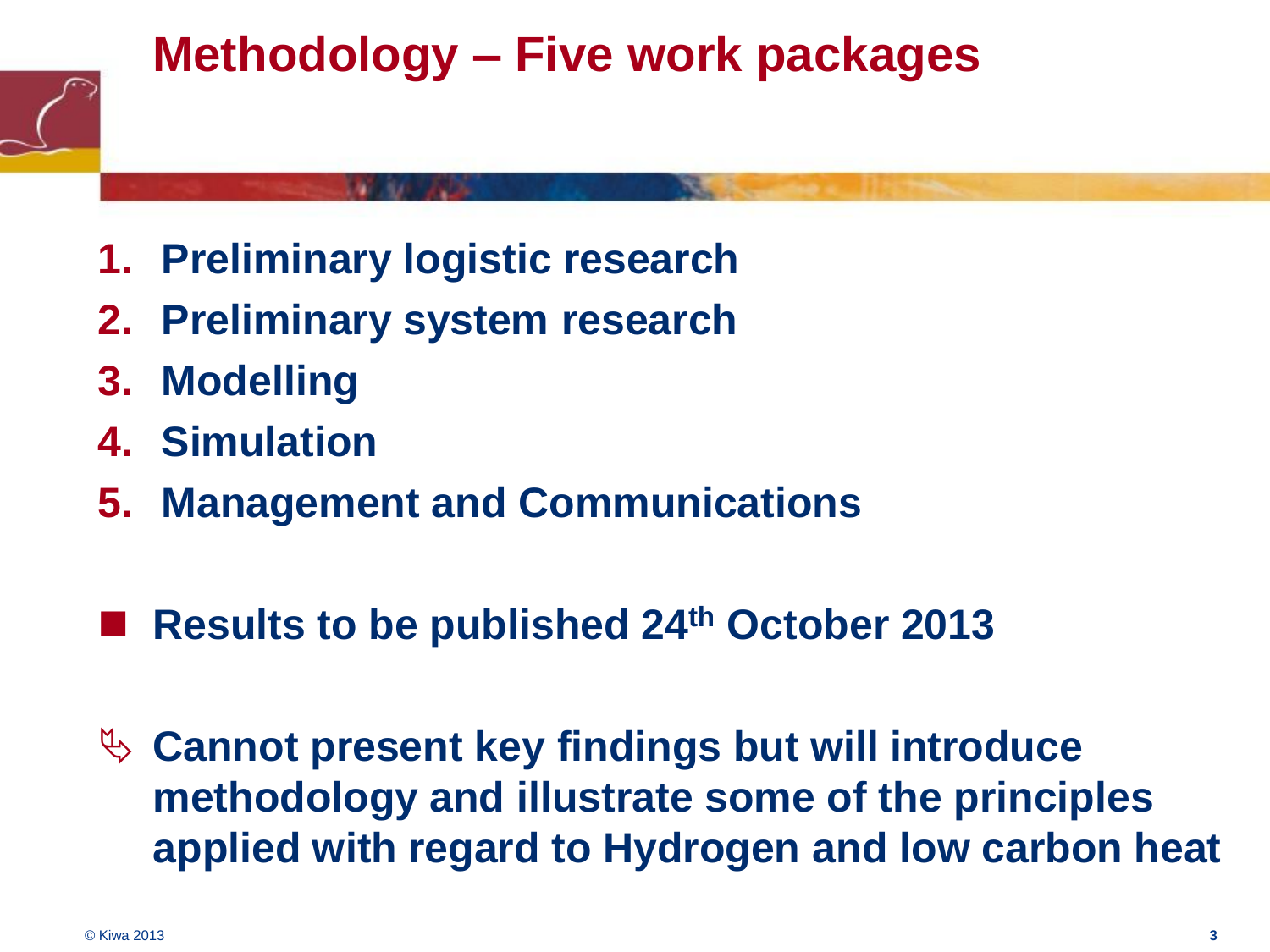

- **compressors and venting storage sites**
	- **Other hydrogen intercept locations (eg distribution bottlenecks)**
	- **Industrial thermal process opportunities**
- **Selected wind farm (~5km) performance detail**
	- **1 year 1 minute resolution**
	- **Number of curtailments**
- **Performance data for fossil and nuclear generation**
	- **Gas flow and power demand records**

■ Alternative technologies for absorbing renewables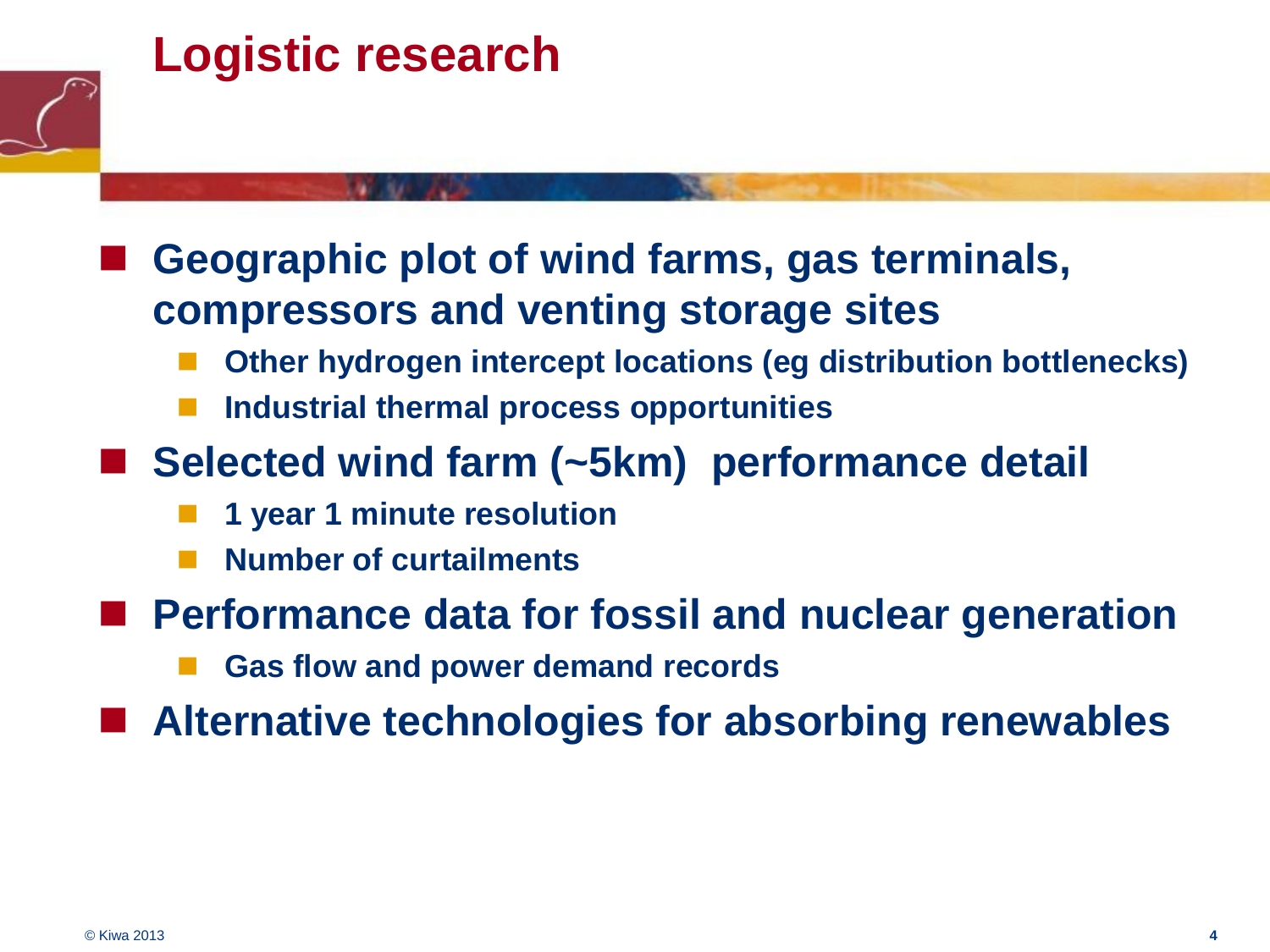

# **System research**

- **Evaluation of production and storage issues at a German wind turbine gas injection facility**
- Options for storage systems, flow metering and **mixing processes**
- **Investigate Health and Safety aspects of usage**
	- **Review of NaturalHy and Hythane (2000-2007)**
	- **Odorisation**
	- **Variable composition and billing**
	- **Impact of elevated H2 concentration on UK gas appliance stock**
	- **Other impacts**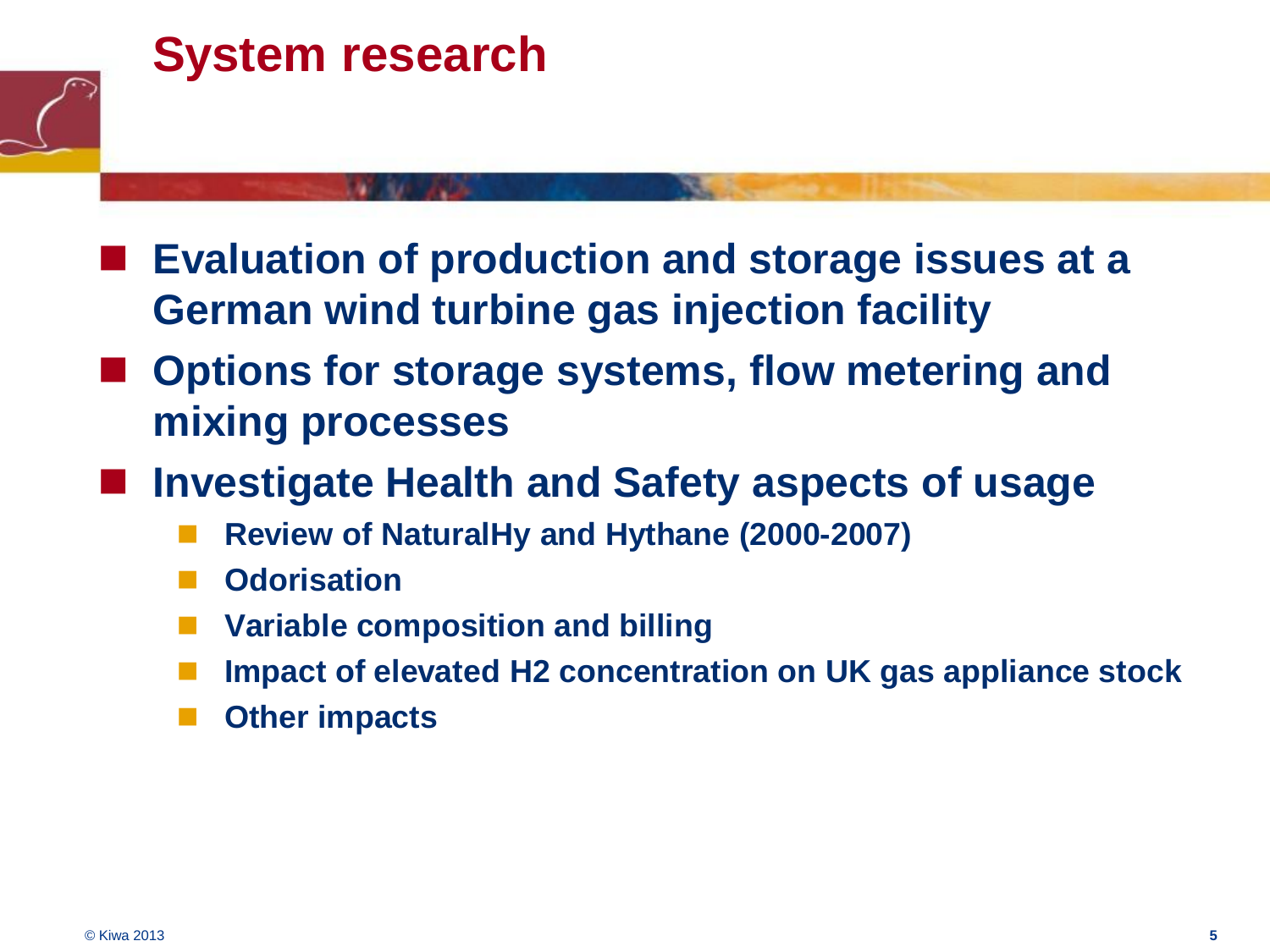

# **Modelling**

# **Define generation model to calculate aggregate surplus capacity**

- **Historic demand, conventional power and aggregated wind power**
- Construct 2<sup>nd</sup> model to include parameters H2 **production, storage and release/injection**
	- **Historic gas flow, definable injection rates, calculate theoretical H2 supply to gas grid**
	- **Projections of future capacity and curtailment**

#### **Techno-economic analysis**

- **Injection v H2 pipeline**
- **Value of stored energy, value of lost wind farm production**
- **H2 v battery etc**
- **Electrolyser costs**
- **Risk quantification**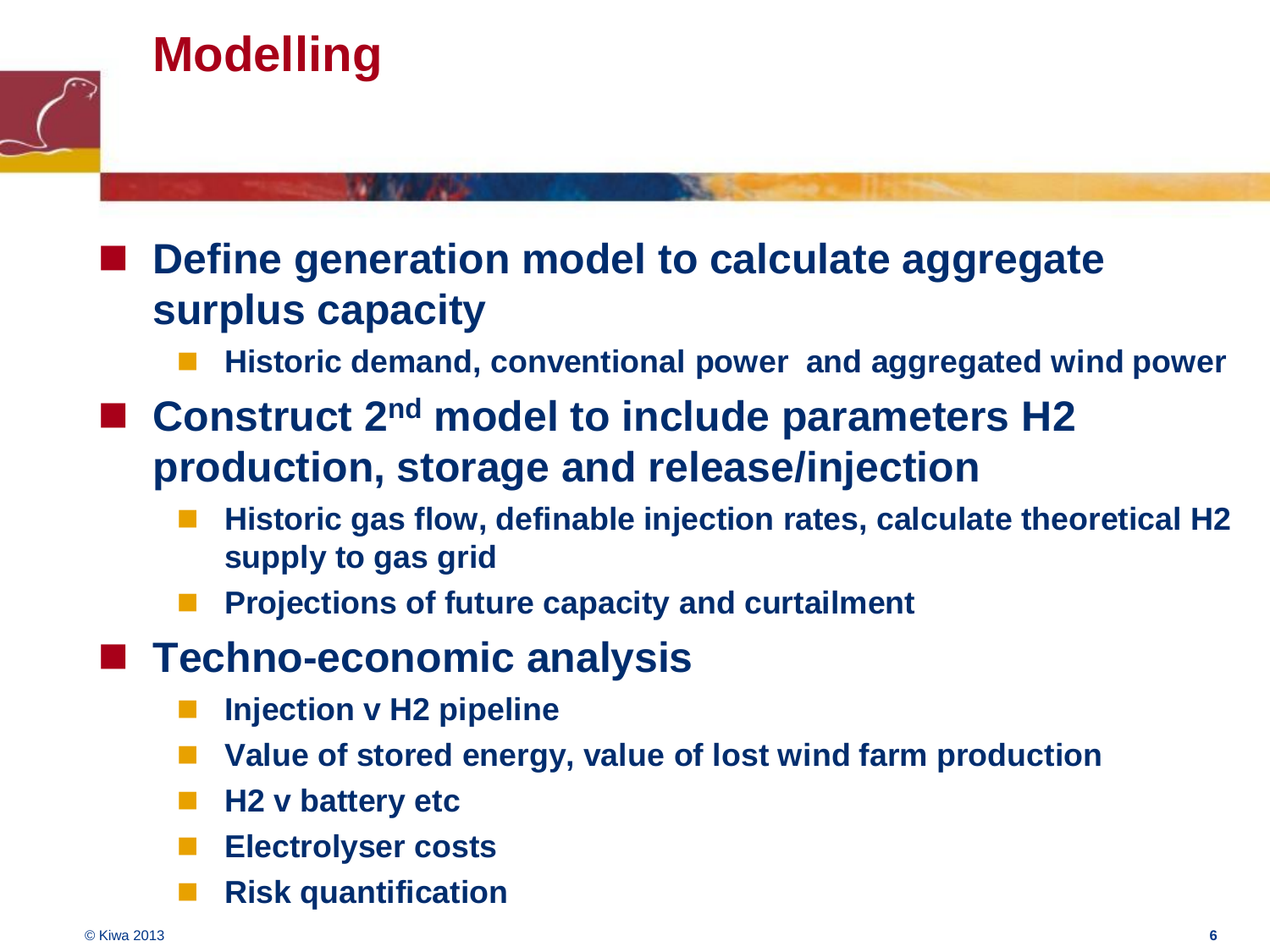# **Simulation**

#### **Integration of models**

- **Incremental implementation**
- **Simulating H2 production from single wind turbine farms (3-20MW)**

# **Predict scaled UK roll-out**

- **Introduction scenario – effect of limited addition**
- **Transition scenario – larger scale introduction**
- **Large H2 capacity introduction - fluctations in demand and atmospheric temperature**
- **Analysis of DSM provision**

## **Determine benefits:**

- **CO2 emission , wind curtailment, removal of need to improve electrical grid infrastructure**
- Use of electrolysis to produce sufficient **H2** to **decarbonise gas network as per HMG's Heat Strategy**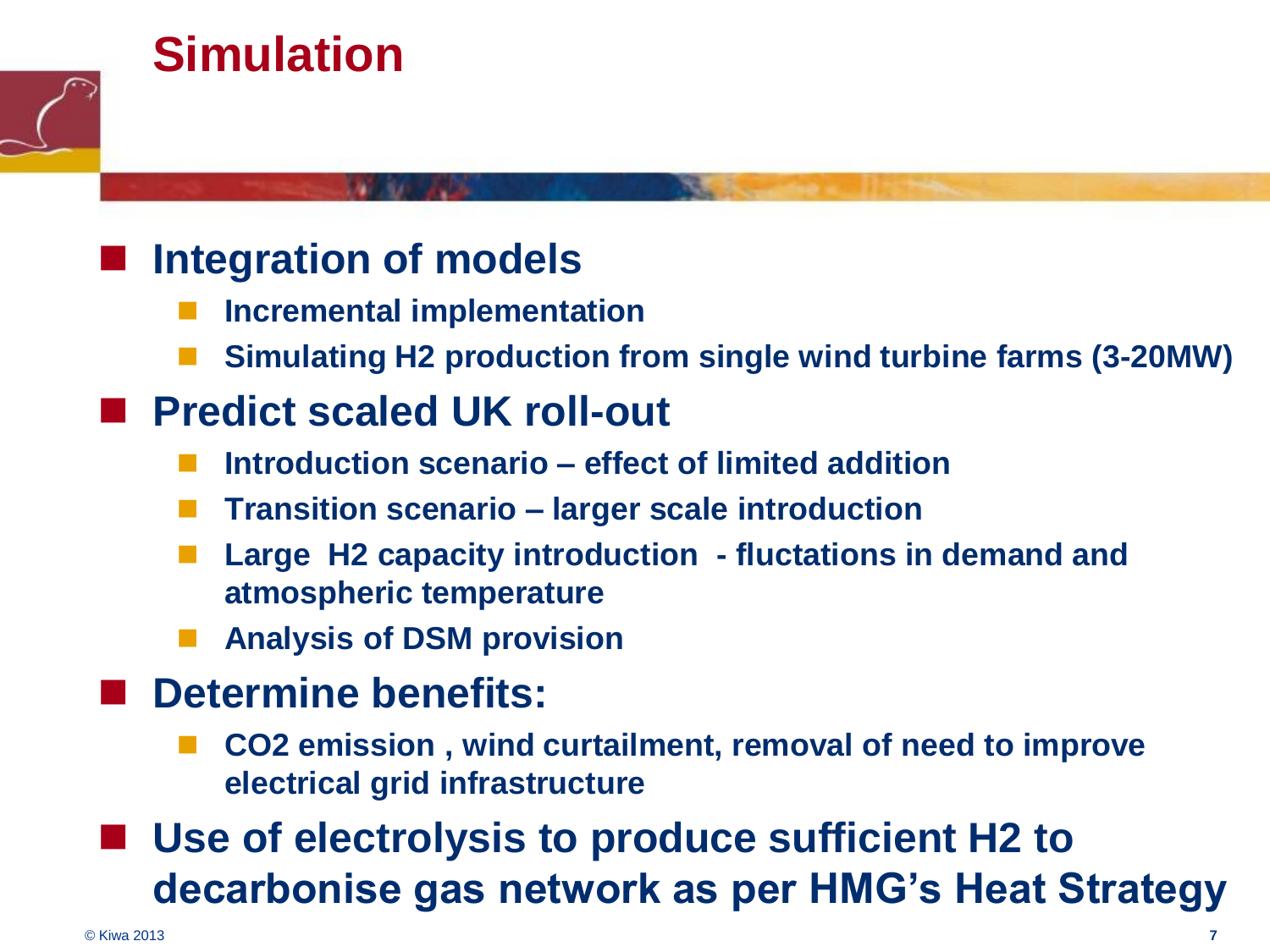# **Management and Communications**

#### **Steering Committee**

- **quarterly reports**
- **Work programme review**

#### ■ Results to be presented at Seminar 24<sup>th</sup> October 2013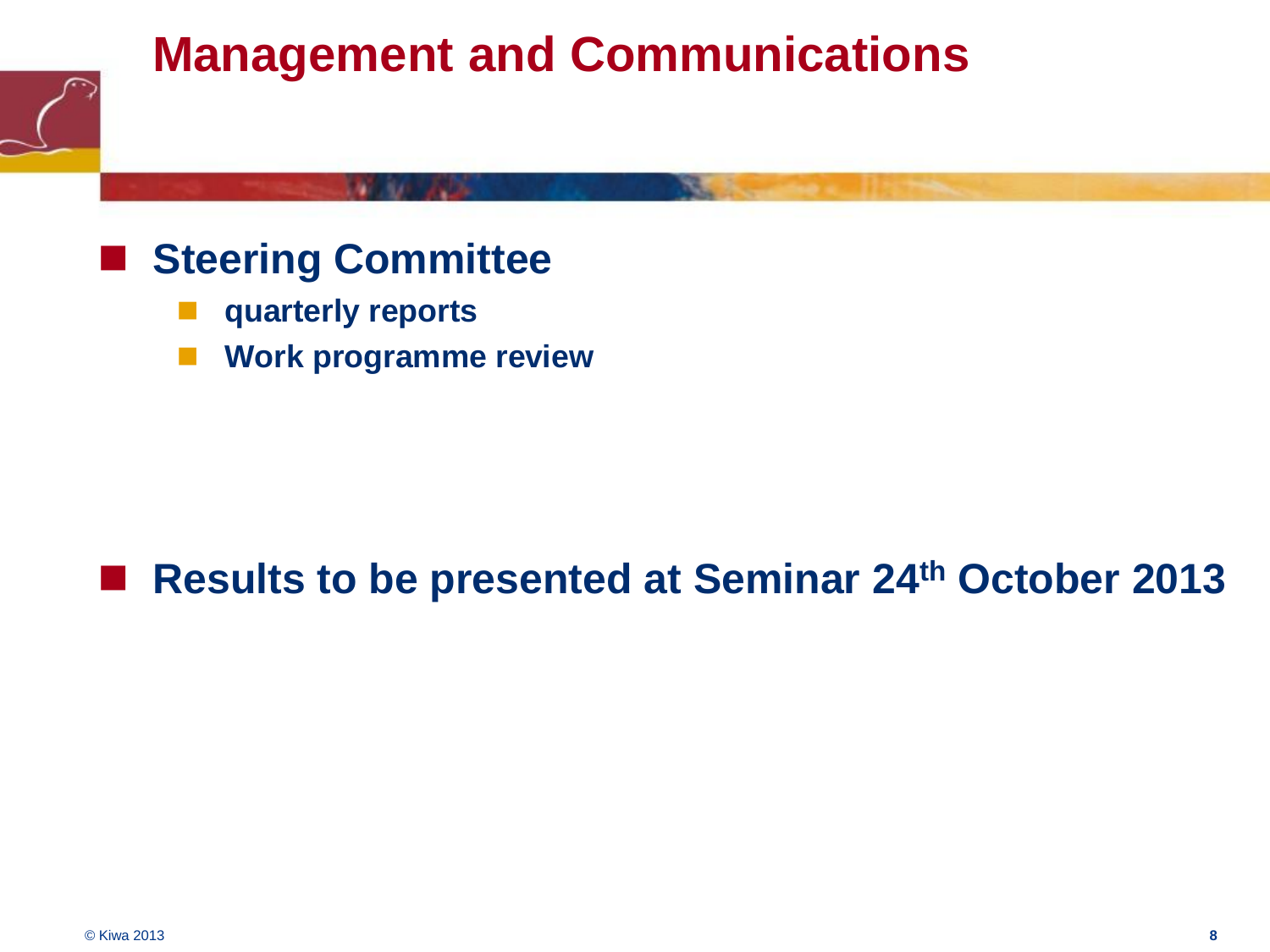

# **Hydrogen and low carbon heat - Principles**

#### **Envisage Hydrogen can be injected into the grid:**

- **Very low/Low – 0-10%v/v (0-3% by energy)**
- **Intermediate - 17-20% v/v**
- **Town gas - ~55% v/v, or**
- **Hydrogen can be used at 100%**

 **At intermediate, towns gas and 100% - where consistent quality required – H2 production and storage requirements similar**

 **Note that if you fix %H2 ex-grid storage is necessary (production could be out of sync with demand – sunny, windy day in August)**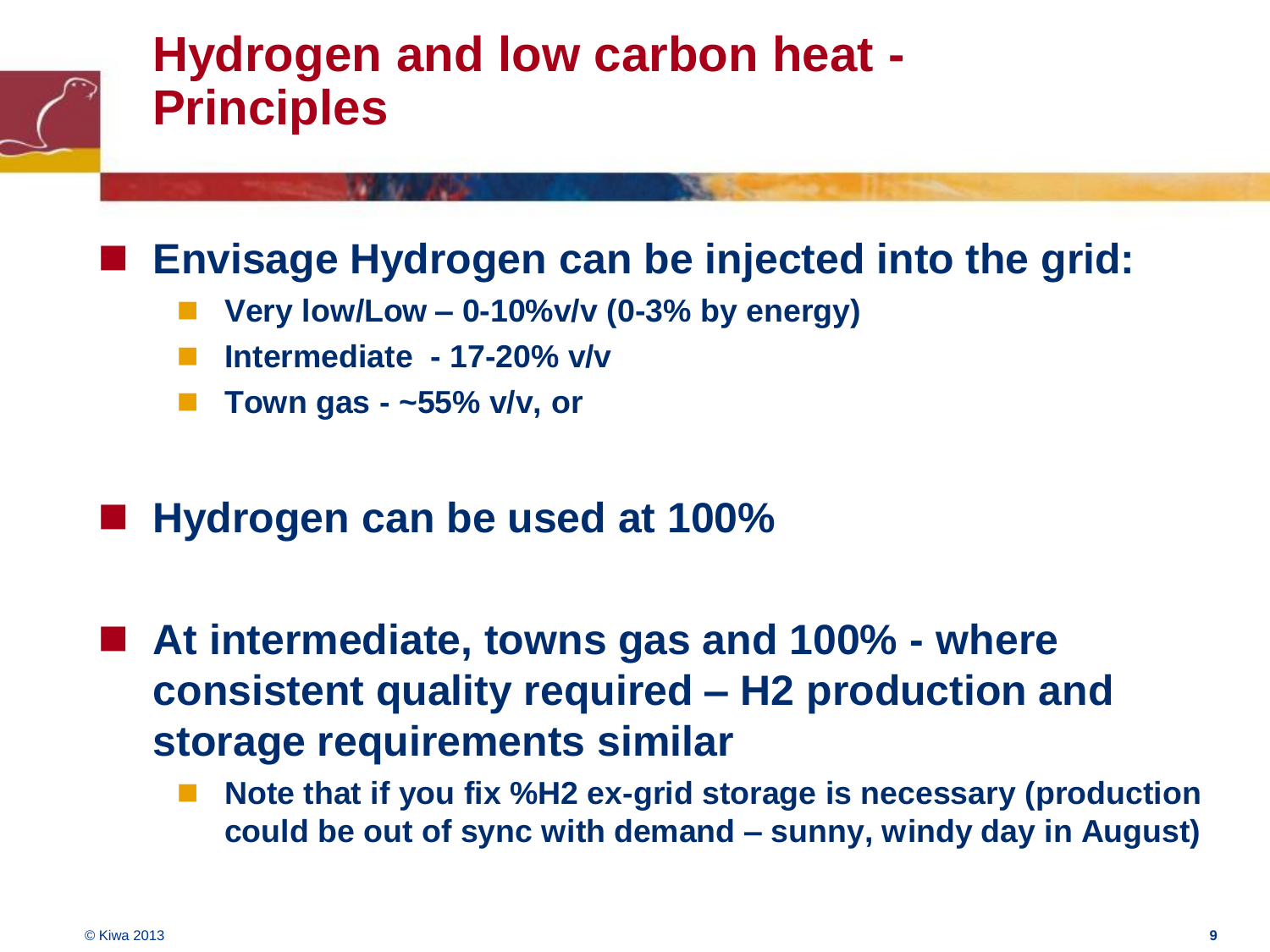

# **Domestic scale usage**

- **Very low/Low levels – majority of existing appliances probably ok – tbc**
- Intermediate levels– possibly a major appliance **change programme required in UK context**
- Towns gas levels major appliance replacement **programme –**
	- **Singapore Gas works very well - bespoke appliances**
	- **PE pipeline distribution**
- 100% H2 major appliance replacement programme

### **so to use H2 to decarbonise domestic heat there are a number of options**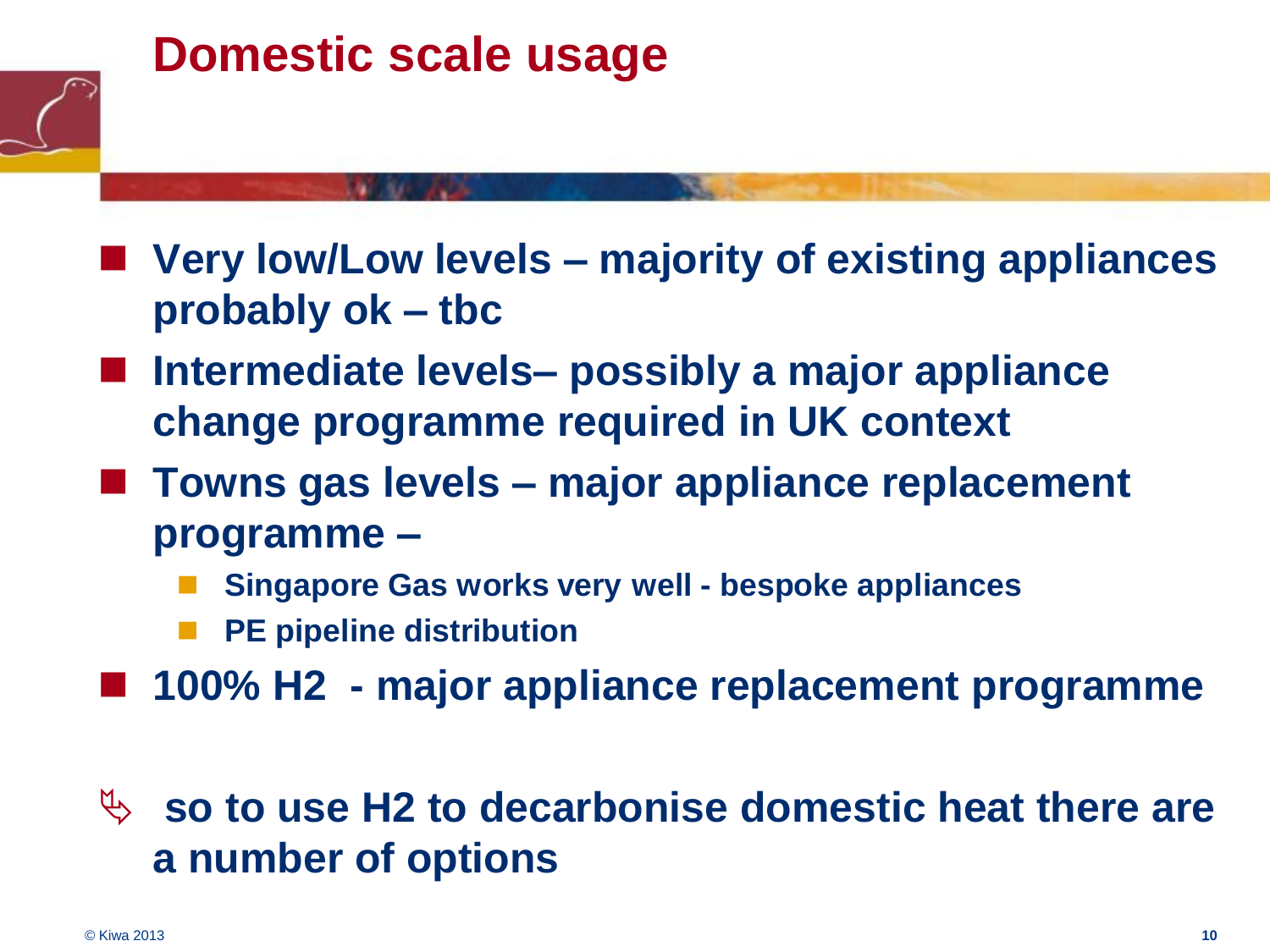

# **Domestic lower carbon heat using H2**

- **Consider replacement of 18million kWh natural gas by H2, displacing 3500t of CO2 (zero carbon Hydrogen)**
- Options to supply the following number of properties **at a variety of v/v%:**
	- **30000 @10%**
	- **14085 @20%**
	- **4485 @55%**
	- **1000 @100%**

### **Easier to make no/little change to 30000 or change 1000 completely?**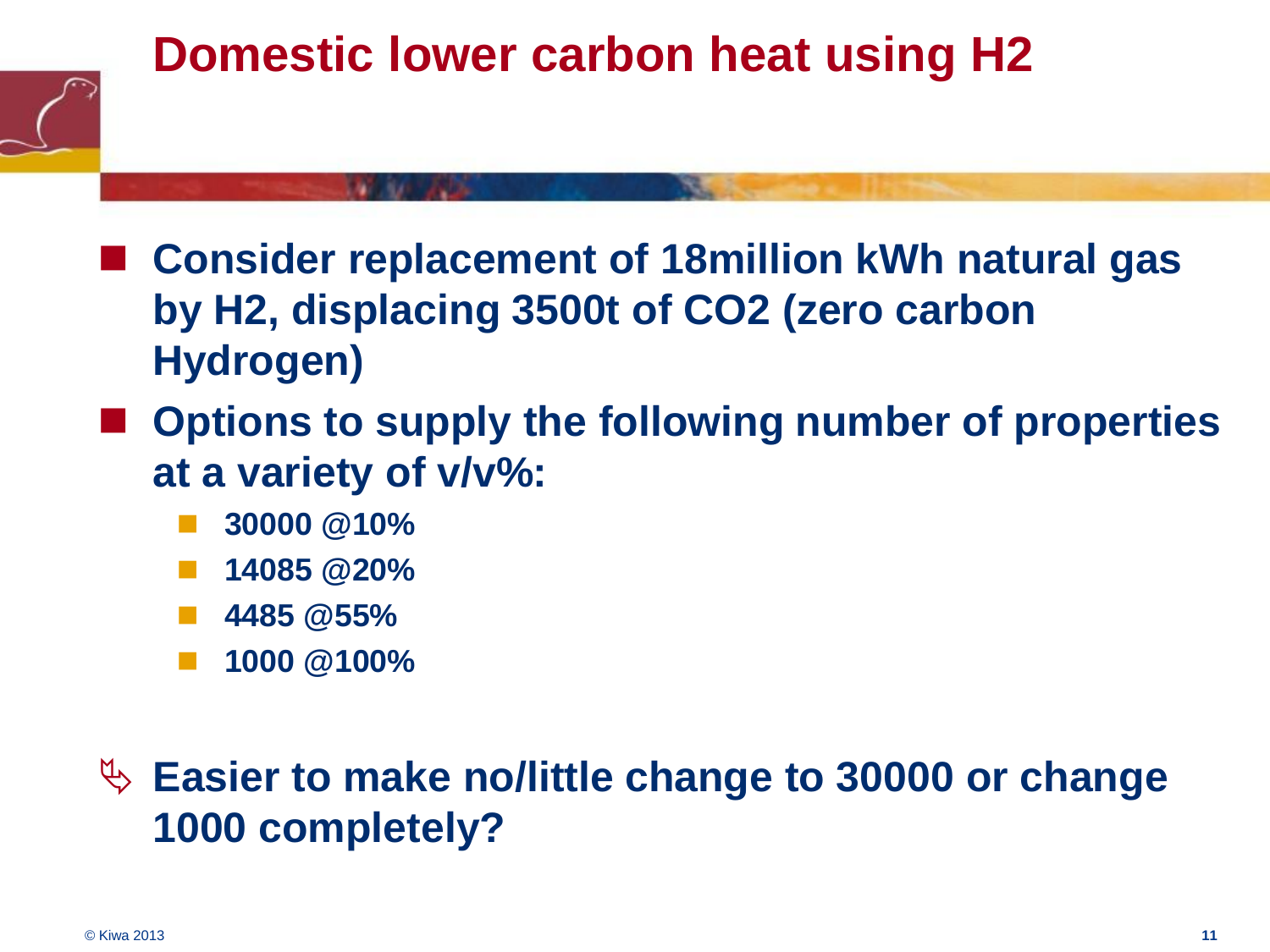

- **Load swing – 250kW to 10MW - summer to winter**
- Without storage this is extremely challenging
- **But significant increase of low cost renewables coming into production which should be used in a productive fashion**
- **Useful to present a couple of extreme examples**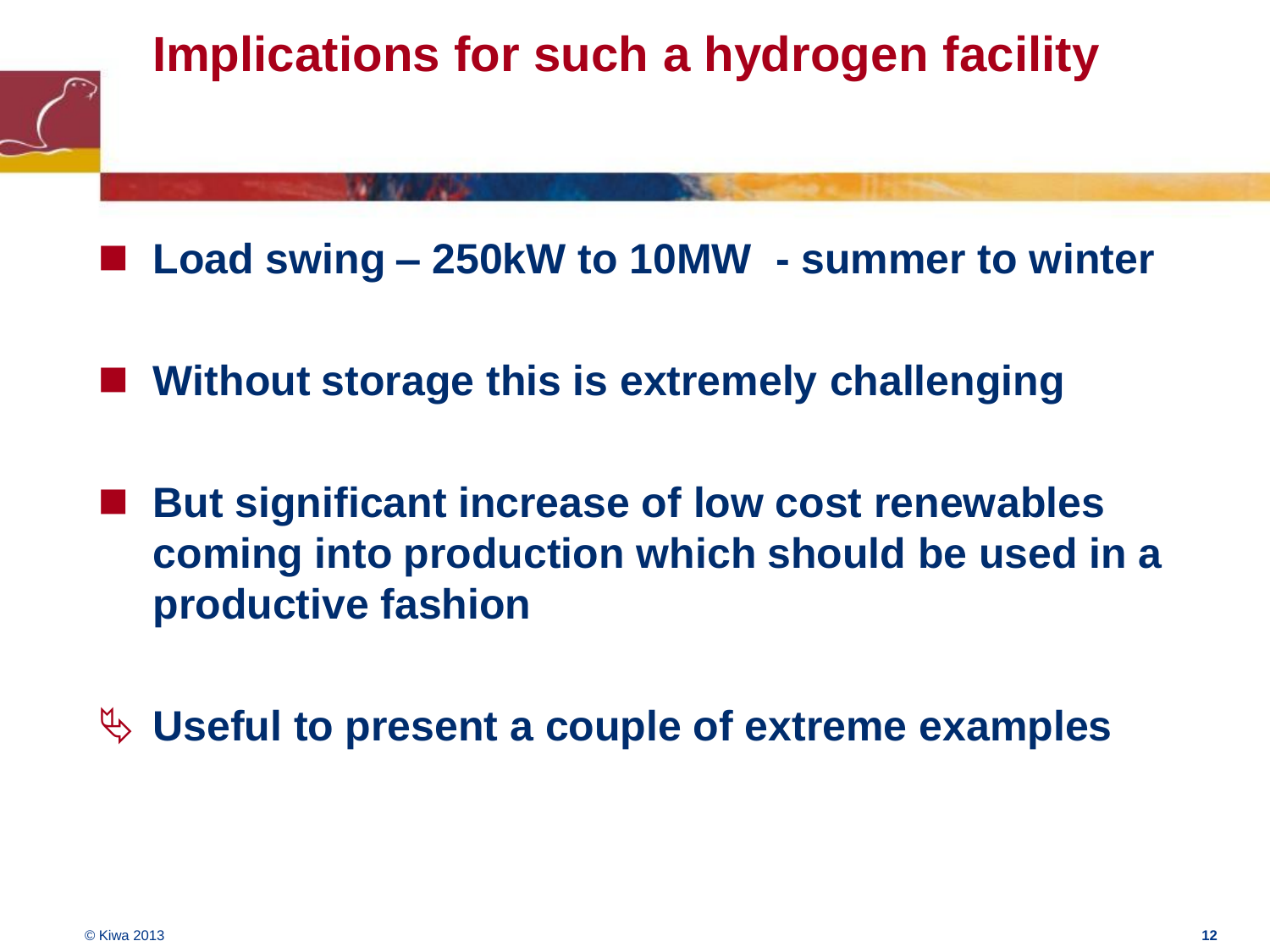

# **100% H2 – 1000 house supply facility**

**From electrolyser when surplus renewable energy available.**

**Disadvantage:**

- **CAPEX electrolysis**
- **Storage requirement**
- **Advantages:**
	- **Use of renewables-low C**
	- **Can be scaled up**

**From range of supplies plus electrolyser:**

- **Natural Gas via SMR**
- **Plasma gasification of RDF**
- **Disadvantage:**
	- **Storage**
	- **Opex Natural Gas**
	- **RDF supplies**
	- **Advantages:**
		- **Lower CAPEX**
		- **Can be scaled up**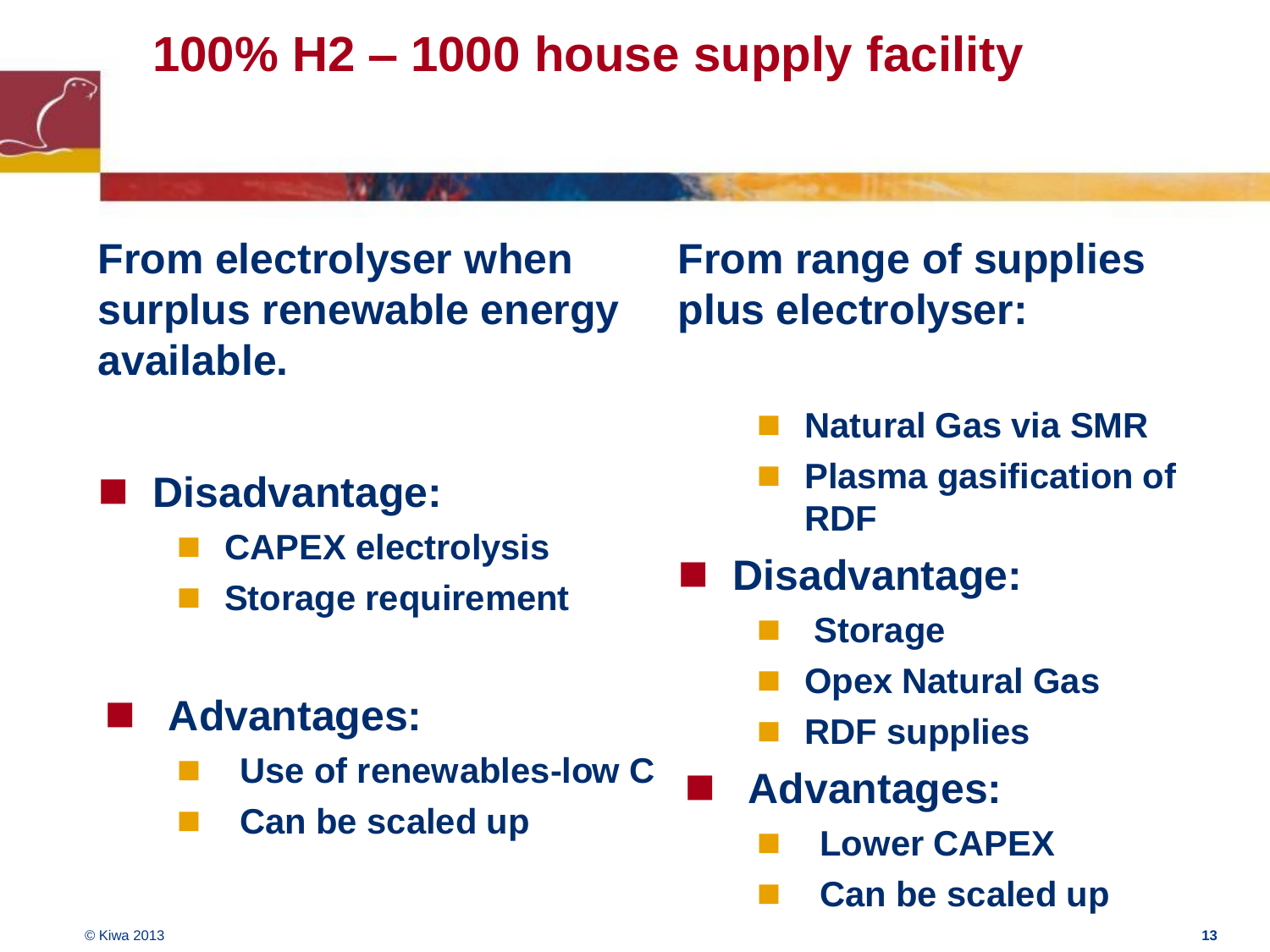

- **Above production options but rolled out to inject into the grid at say 10% H2**
- **Number of houses become the limiting factor:**
	- For example 2.5MW electrolyser
		- 300,000 homes (Bristol) for 100d per summer,
		- Or
		- one new generation gas turbine?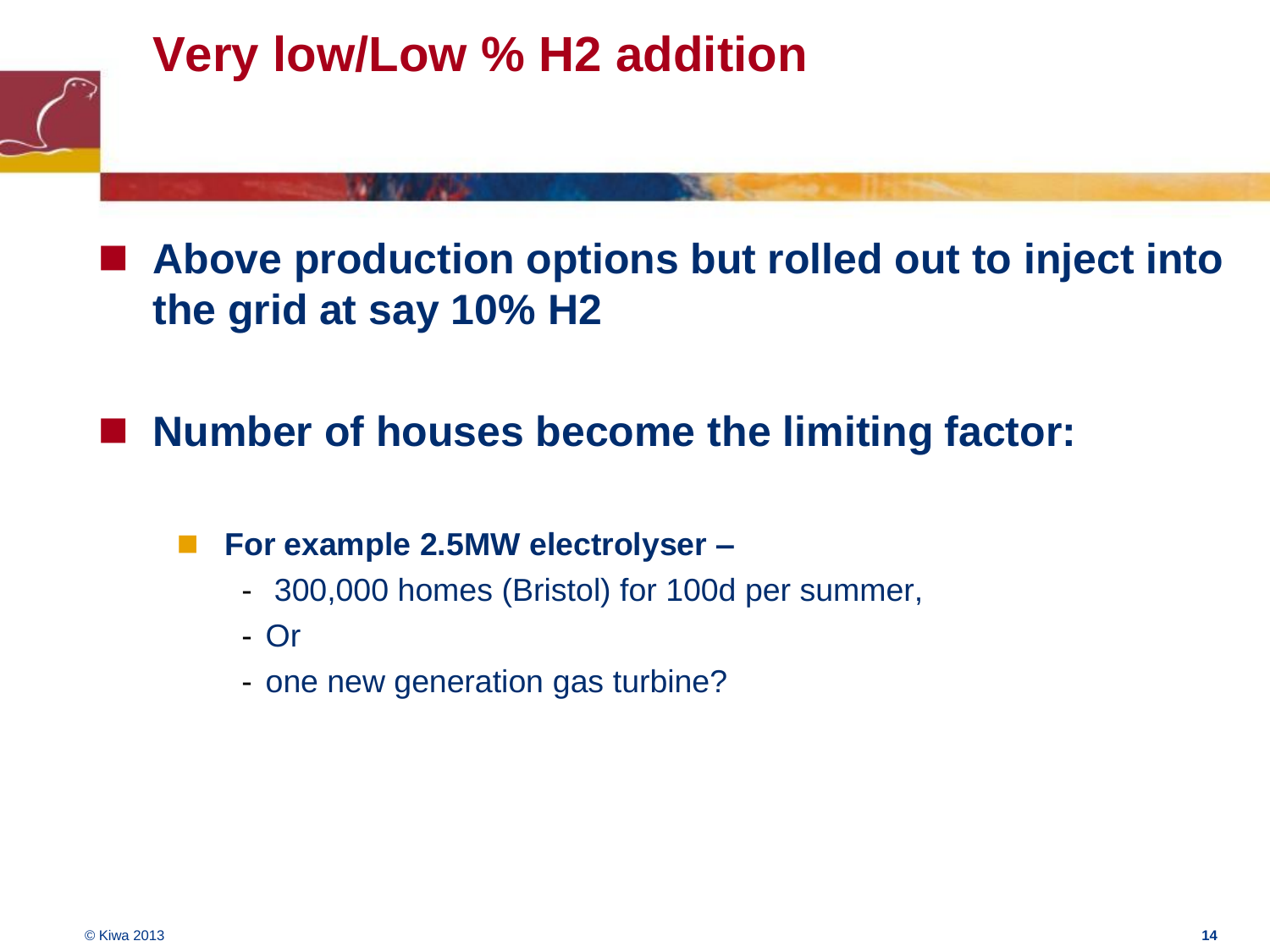

- **Technological challenges are surmountable - we can take positive steps quickly if the will is there at any %H2**
- **If low C hydrogen (less than biomass?) is available in large quantities, pipeline distribution becomes attractive for:**
	- **Heating**
	- **Industry**
	- **Transport**
- **Long term future 100% H2 could be most feasible?**
- **Perhaps start with small localised grids?**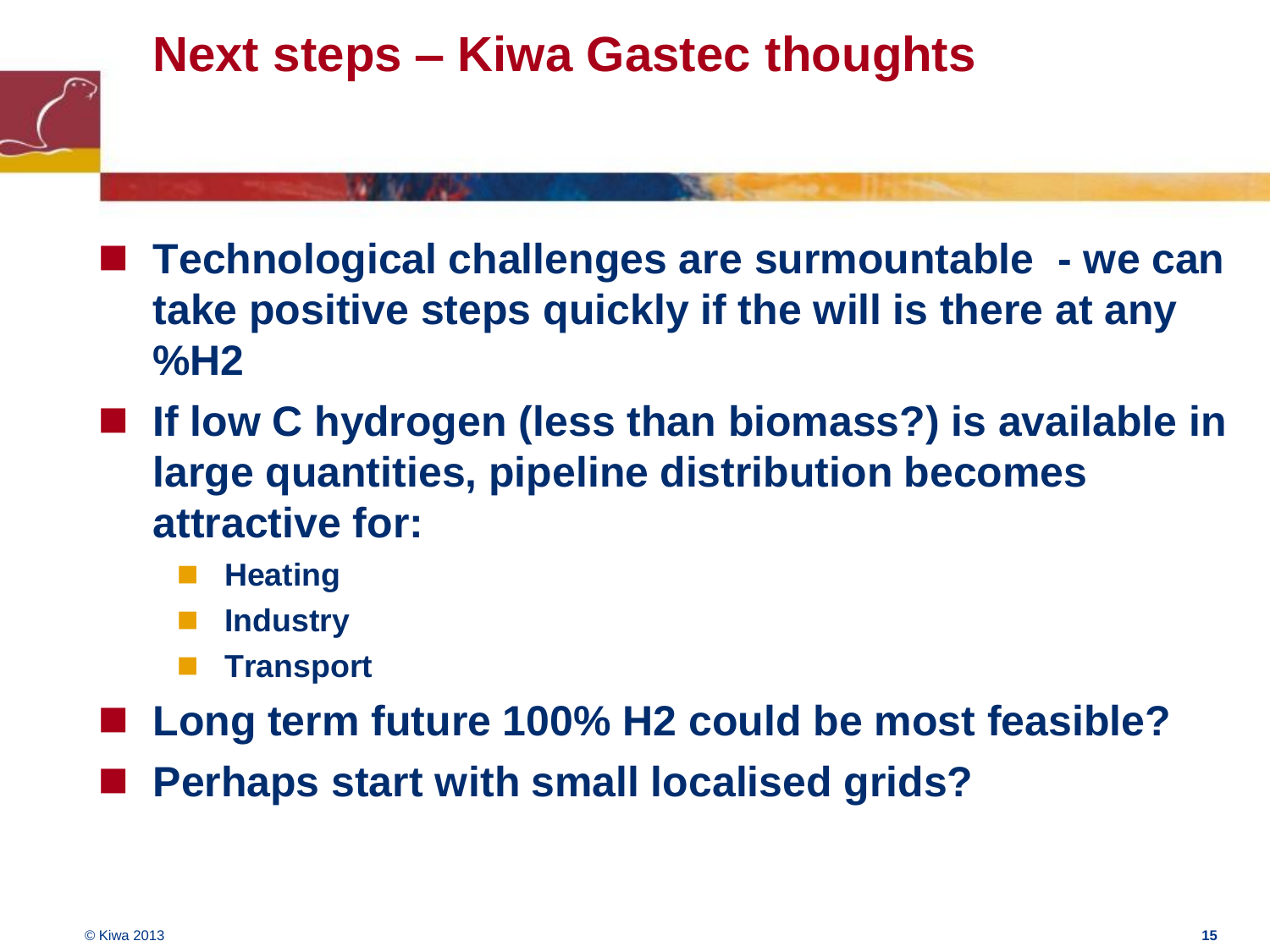# **Next steps – Kiwa Gastec thoughts**

#### **Pressing DECC to compare end to end costs of:**

- **Hydrogen**
- **Heat pumps**
- **Low carbon sourced district heating**

#### **Safety is vital and pushing for widespread engagement – new project:**

- **60kW gas from internal pipework leak**
- **Substantial volume form mains leak**
- **Simulated leak from low pressure system in car**
- **Compare gases: CH4, low%H2, 55% H2, 100%H2**